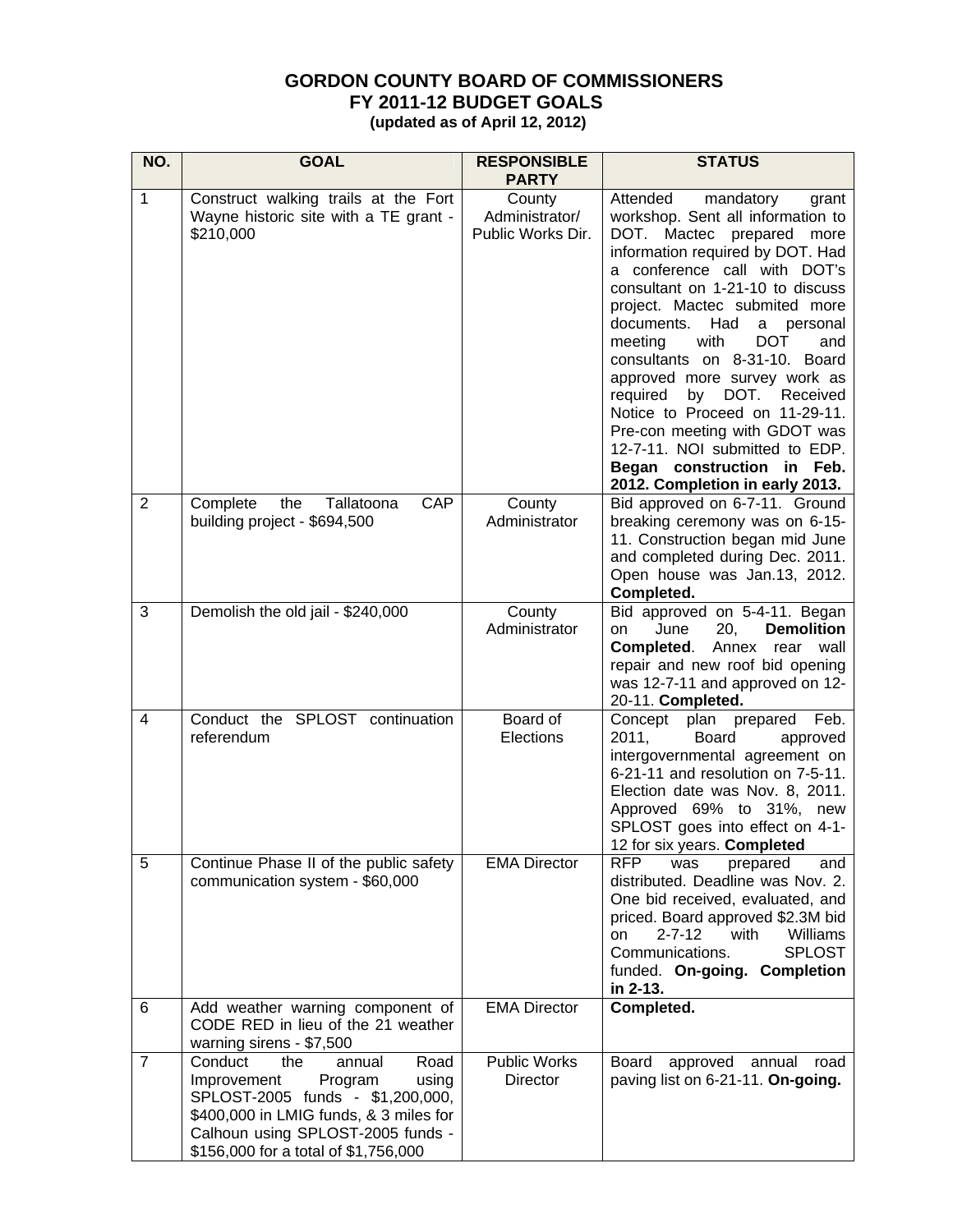| NO. | <b>GOAL</b>                                                                                                                                                              | <b>RESPONSIBLE</b><br><b>PARTY</b>               | <b>STATUS</b>                                                                                                                                                                                                                                                                                                                                      |  |  |
|-----|--------------------------------------------------------------------------------------------------------------------------------------------------------------------------|--------------------------------------------------|----------------------------------------------------------------------------------------------------------------------------------------------------------------------------------------------------------------------------------------------------------------------------------------------------------------------------------------------------|--|--|
| 8   | Purchase replacement treadmill for<br>Senior Center - \$1,500                                                                                                            | <b>Senior Citizens</b><br><b>Center Director</b> | Completed.                                                                                                                                                                                                                                                                                                                                         |  |  |
| 9   | in-fields<br>Sonoraville<br>Repair<br>at<br>Recreation Complex - \$10,000                                                                                                | Parks & Rec.<br>Director                         |                                                                                                                                                                                                                                                                                                                                                    |  |  |
| 10  | Conduct the Dizzy Dean baseball<br>event - \$34,500                                                                                                                      | Parks & Rec.<br><b>Director</b>                  | Held during July 14-22, 2011.<br>Completed.                                                                                                                                                                                                                                                                                                        |  |  |
| 11  | Purchase replacement 60 inch zero<br>turn commercial riding lawn mower<br>replacement paint<br>and<br>striping<br>machine for the Parks & Recreation<br>Dept. - \$14,000 | Parks & Rec.<br><b>Director</b>                  | Completed.                                                                                                                                                                                                                                                                                                                                         |  |  |
| 12  | Complete the new aerial fly-over for<br>the GIS Office - \$120,584                                                                                                       | Purchasing<br>Director & IT<br><b>Director</b>   | Bid opening was 9-8-10. Board<br>approved on 10-5-10. Kick-off<br>meeting held on 11-30-10. Flight<br>was in Feb. 2011. Uploaded new<br>911.<br><b>GIS</b><br>maps<br>and<br>to<br>Completed.                                                                                                                                                      |  |  |
| 13  | Purchase replacement server and<br>monitor for the GIS Office - \$8,300                                                                                                  | <b>GIS Director</b>                              |                                                                                                                                                                                                                                                                                                                                                    |  |  |
| 14  | Replace the roof and A/C unit at the<br>911 Center - \$42,500                                                                                                            | 911 Director                                     | Roof bid was approved on 6-21-<br>11. Completed.                                                                                                                                                                                                                                                                                                   |  |  |
| 15  | Conduct a tire & appliance free<br>disposal day at the Redbone Ridges<br>Landfill.                                                                                       | County<br>Administrator                          | Scheduled for April 14 and 21<br>2012.                                                                                                                                                                                                                                                                                                             |  |  |
| 16  | Conduct the annual surplus sale of<br>county equipment.                                                                                                                  | County<br>Administrator                          | Completed. Received \$7,210.50.                                                                                                                                                                                                                                                                                                                    |  |  |
| 17  | Have two movie night events at<br>Sonoraville Recreation Complex.                                                                                                        | Parks & Rec.<br>Director                         | Aug. 27 & Oct. 22 movie nights<br>completed. Next movie night is<br>May 12, 2012.                                                                                                                                                                                                                                                                  |  |  |
| 18  | Reconstruction of Midway Road/Hill<br>City Road railroad crossing - \$75,000                                                                                             | <b>Public Works</b><br>Director                  | GDOT prepared concept plan.<br>Waiting for GDOT's contract.<br>Expected to receive mid 2012.                                                                                                                                                                                                                                                       |  |  |
| 19  | Prepare CDBG application for the<br>VAC prior to the April 2012 deadline.                                                                                                | County<br>Administrator                          | 9/11.<br>Board<br>approved<br><b>RFP</b><br>deadline for architect and grant<br>Nov.9.<br><b>RFPs</b><br>writer<br>was<br>8<br>received and evaluated.<br>Board<br>approved both architect and grant<br>writer on 12-6-11. Application<br>was submitted by the 4-2-12<br>deadline.<br><b>Waiting</b><br>for<br>a<br>response in Aug. 2012.         |  |  |
| 20  | Obtain mental health services through<br>a RFP.                                                                                                                          | Purchasing<br><b>Director</b>                    | RFP prepared and distributed.<br>$12 - 7 - 11$ .<br>Deadline<br>was<br>3<br>responses received. Negotiated<br>with 2 firms. Board approved<br>contracting<br>with<br>Family<br>Intervention Specialists on 2-7-12.<br>Contract approved on 3-6-12,<br>being painted<br><b>Building</b><br>and<br>being<br>repaired.<br><b>Services</b><br>offered. |  |  |
| 21  | Update the county's web site.                                                                                                                                            | IT Office &<br>County<br>Administrator           | Completed, but updates daily.                                                                                                                                                                                                                                                                                                                      |  |  |